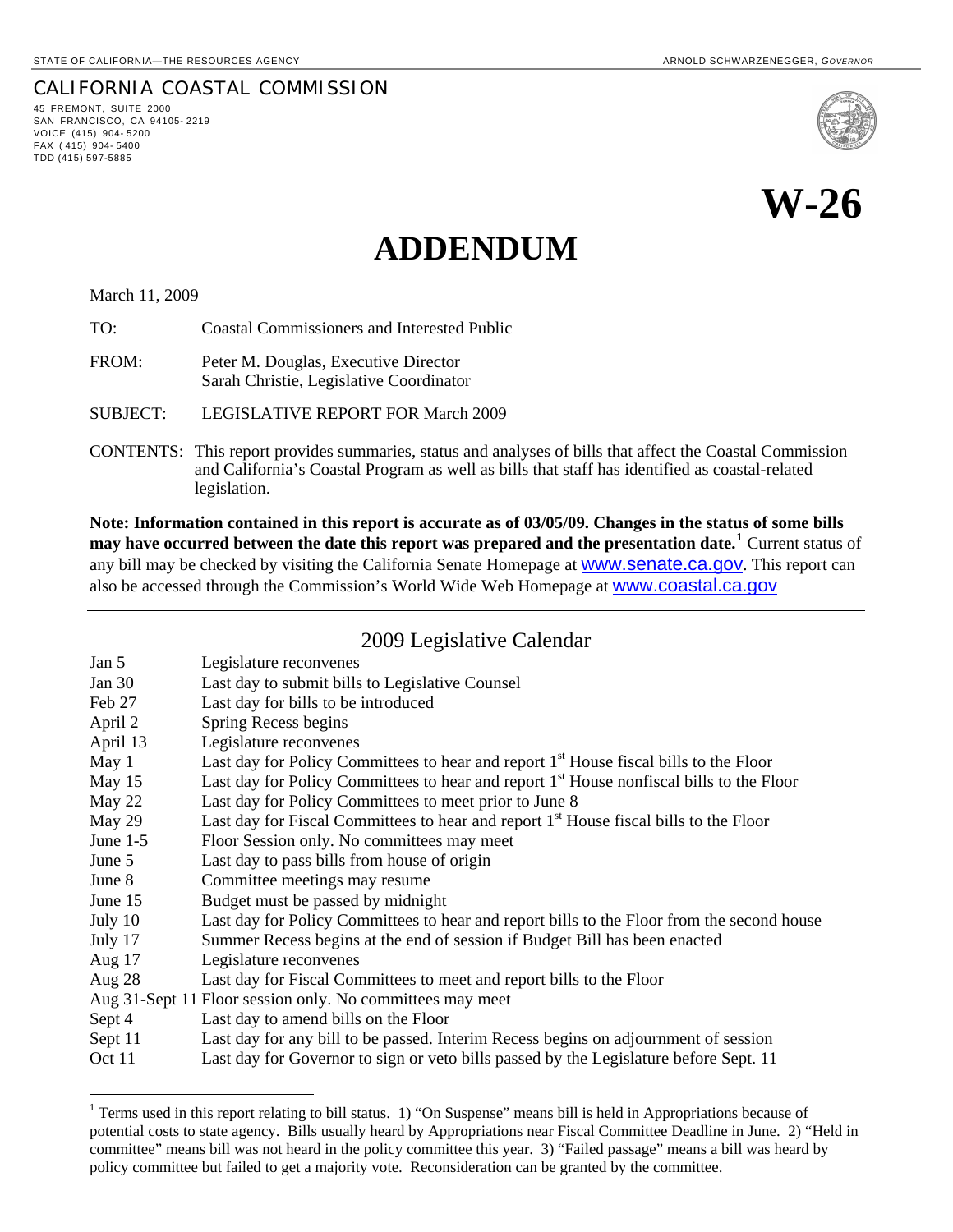#### **PRIORITY LEGISLATION**

#### **AB 68 (Brownlee) Solid waste: single-use carry out bags**

This bill would prohibit stores from providing single-use carryout bags to customers after July 10, 2010, unless the store charges a fee of not less than \$0.25 for the bag. The fees collected would be deposited into the Bag Pollution Fund, which the bill would establish, on a quarterly basis. Funds would be expended, after appropriation by the Legislature, to implement programs that educate consumers and reduce the use of plastic bags, and to reduce and mitigate the effects of plastic bag litter.

Introduced 12/12/08 Status Assembly Natural Resources Committee

#### **AB 87 (Davis) Single use carryout bags: environmental effects**

This bill would prohibit stores from providing single-use carryout bags to customers after July 10, 2010, unless the store charges a fee of not less than \$0.25 for the bag. The fees collected would be deposited into the Bag Pollution Fund, which the bill would establish, on a quarterly basis. Funds would be expended, after appropriation by the Legislature, to implement programs that educate consumers and reduce the use of plastic bags, and to reduce and mitigate the effects of plastic bag litter.

Introduced 01/05/09 Status Assembly Natural Resources Committee

#### **AB 226 (Ruskin) Coastal resources: enforcement**

This bill would give the Coastal Commission administrative civil liability authority and deposit any resulting revenues into the Coastal Act Services Fund (CASF). This bill would also redirect existing civil penalty revenue from State Coastal Conservancy to the Commission's CASF, subject to appropriation by the Legislature.

Introduced 02/03/09 Status Assembly Natural Resources Committee **Commission Position Recommend Support (analysis attached)** 

#### **AB 291 (Saldana) Coastal resources: coastal development permits**

This bill would prohibit the issuance of a coastal development permit for any property for which a notice of violation has been received, unless the Executive Director of the Commission determines that an application has been filed that fully resolves the violation.

Introduced 02/13/09 Status Assembly Natural Resources Committee **Commission Position Recommend Support (analysis attached)** 

#### **AB 650 (Hill) Local government: City of Half Moon Bay**

This spot bill states that it is the intent of the Legislature to assist the city of Half Moon Bay with respect to the city's settlement agreement in the matter of Yamagiwa v. City of Half Moon Bay (N.D. Cal. 2007). Under the settlement agreement the city waived its right to appeal, and now owes the plaintiff \$18 million in exchange for purchase of the Beachwood property. This is an urgency bill.

Introduced 02/27/09 Status Assembly Desk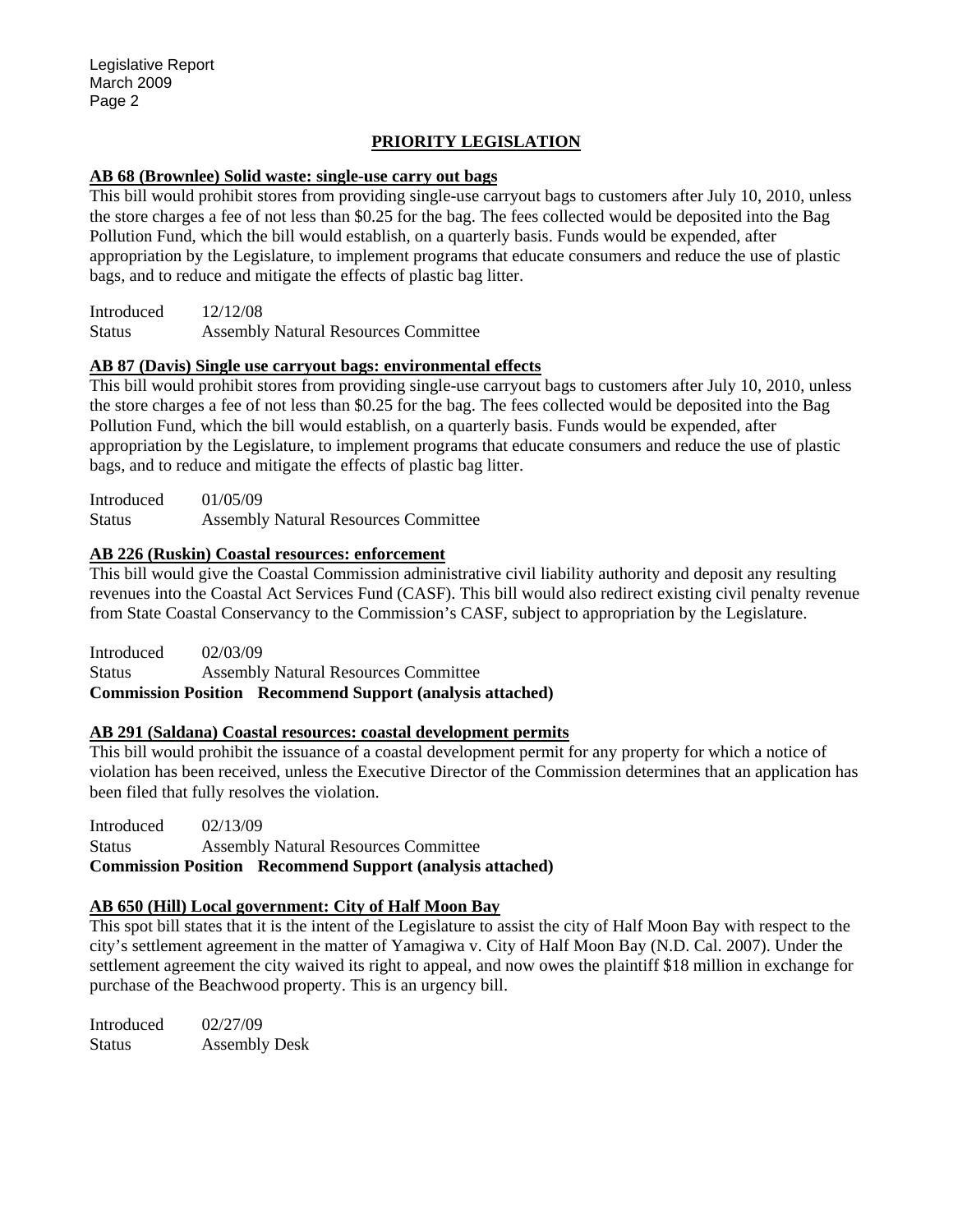Legislative Report March 2009 Page 3

#### **AJR 3 (Nava) Offshore oil drilling**

This measure would request that Congress reinstate the federal offshore oil and gas leasing moratorium for the 2009 fiscal year and beyond. This measure also would memorialize the Legislature's opposition to the proposed expansion of oil and gas drilling of the Pacific Coast and any federal energy policies and legislation that would weaken California's role in energy siting decisions by those policies.

Introduced 01/23/09 Status Assembly Natural Resources Committee

#### **SB 4 (Oropeza) State beaches and parks: smoking**

This bill would prohibit smoking of any tobacco product on a state coastal beach on in any unit of the State Parks system. The bill authorizes the Department of Parks and Recreation, or any other relevant state agency, to develop and post signs to provide notice of the smoking prohibition.

Introduced 12/01/08 Status Senate Natural Resources and Water Committee

#### **SB 21 (Simitian) Fishing gear**

This bill would require the Department of Fish and Game to make recommendations to the Fish and Game Commission regarding a sustainable funding source for the recovery of derelict fishing gear and the prevention of the loss of fishing gear. The bill would require any persons and/or vessels who lose fishing gear at sea to report the loss within 48 hours. The bill would require all fishing licenses issued by the Department to include information and telephone numbers related to the new requirement. The bill would also require the Department to establish a data base of all known and reported sites of derelict/lost fishing gear, and to establish performance targets for their removal.

Introduced 12/01/08 Status Senate Natural Resources and Water Committee

#### **SB 42 (Corbett) Coastal resources: seawater intake**

This bill would prohibit a state agency from approving any new power plant or industrial facility, including desalination facilities, that utilizes open ocean intake, or any expansion of an existing facility that uses an open ocean intake, for once-through cooling (OTC). It would also require existing facilities with once-through cooling technology to cease operation or switch to an alternative method of cooling by December 31, 2014. The bill would also establish a fee of \$0.000015 per gallon of sea water for facilities that continue to use OTC between January 1, 2011 and December 31, 2014. Fees would be deposited in the Marine Life Restoration Account, which the bill would create, within the Coastal Conservancy's Coastal Trust Fund.

Introduced 01/06/09 Status Senate Energy, Utilities and Commerce, and Natural Resources and Water Committees

#### **SB 262 (Lowenthal) Coastal resources**

This bill would repeal the requirement that the Commission must meet monthly. In the event that the Commission were to cancel a monthly meeting, this bill would extend all statutory deadlines to the following month.

Introduced 02/24/09 Status Senate Rules

**Commission Position Recommend Support (analysis attached)**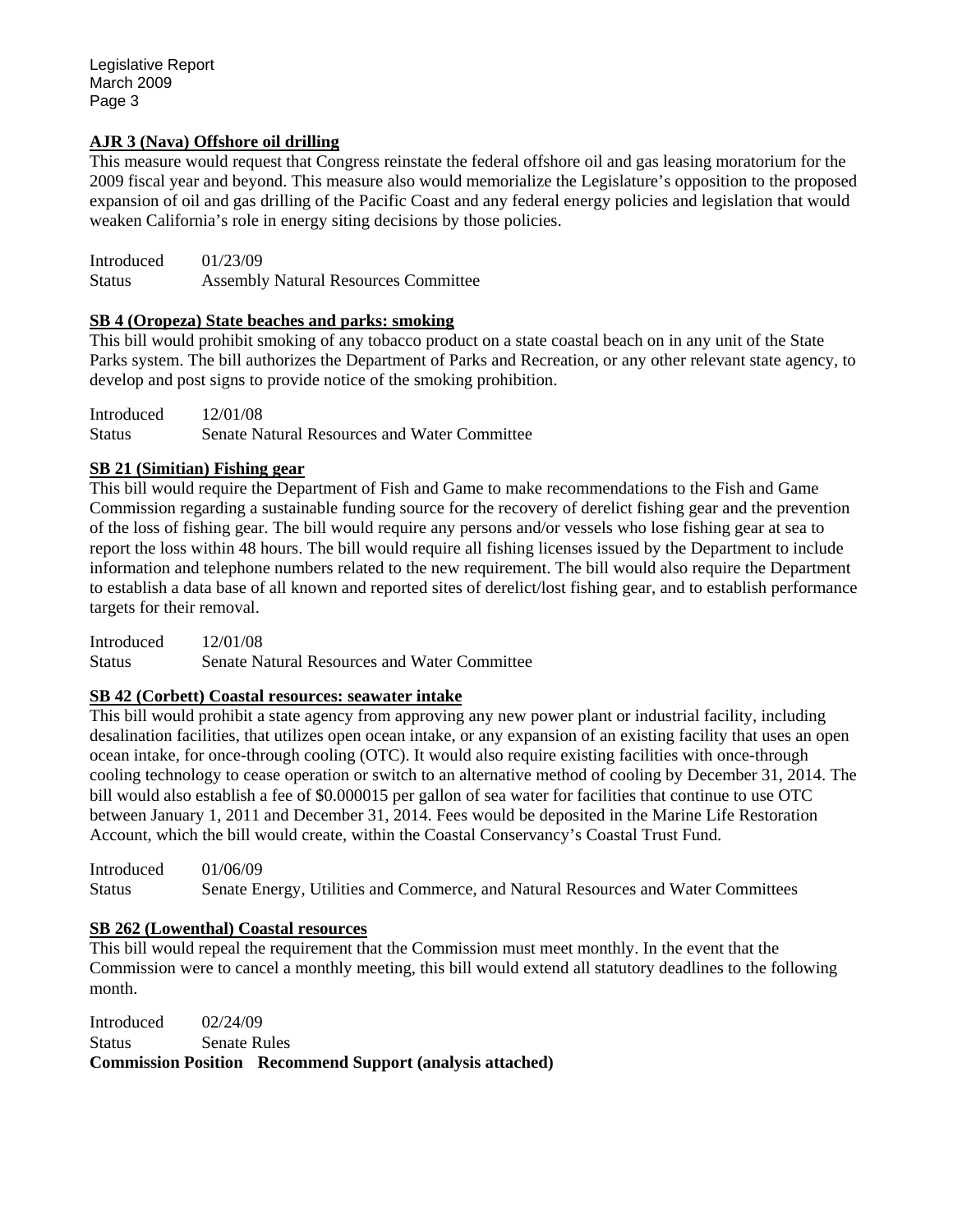Legislative Report March 2009 Page 4

#### **SB 650 (Yee) Half Moon Bay**

This spot bill states that it is the intent of the Legislature to assist the city of Half Moon Bay with respect to the city's settlement agreement in the matter of Yamagiwa v. City of Half Moon Bay (N.D. Cal. 2007). Under the settlement agreement the city waived its right to appeal, and now owes the plaintiff \$18 million.

. Introduced 02/27/09 Status Senate Natural Resources Committee

#### **SB 801 (Walters) Coastal resources: City of Laguna Nigel**

This bill states that it is the intent of the Legislature to revise the current coastal zone boundary to terminate at the western developed edge of the city, while continuing to protect parkland, open space and trails. This would remove much of the incorporated area of the city of Laguna Nigel from the coastal zone, including sensitive habitat and undeveloped open space.

Introduced 02/27/09 Status Senate Rules **Commission Position Recommend Oppose (analysis attached)**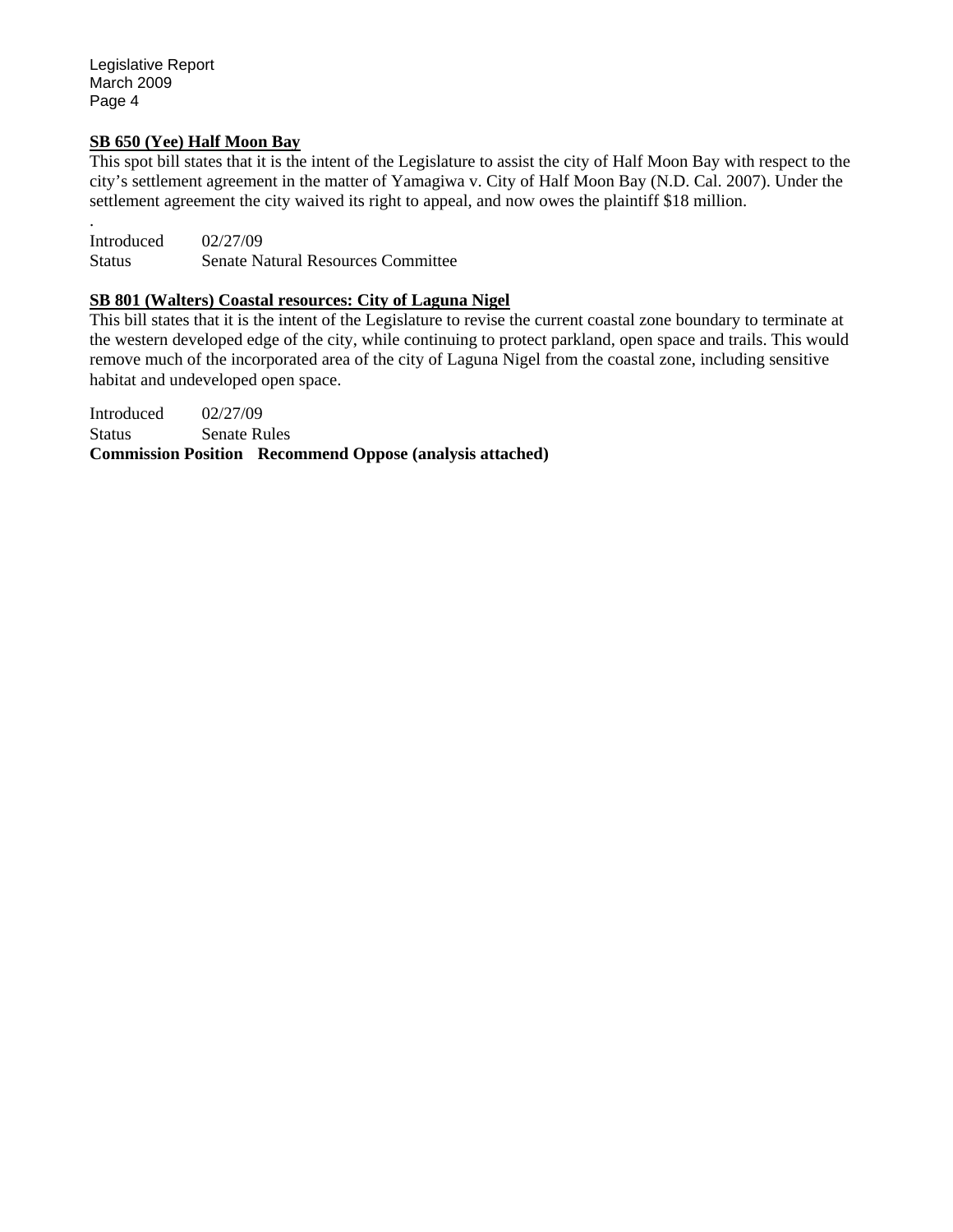45 FREMONT, SUITE 2000 SAN FRANCISCO, CA 94105- 2219 VOICE (415) 904- 5200 FAX ( 415) 904- 5400 TDD (415) 597-5885



### **BILL ANALYSIS AB 226 (Ruskin)**

As Introduced, February 23, 2009

#### **SUMMARY**

AB 226 would amend PRC Section 30823 and add PRC Section 30821 of the Coastal Act to give the Coastal Commission the discretionary authority to impose administrative civil penalties for Coastal Act violations. The bill would direct that any penalties collected under this new authority, as well as penalties currently imposed by the courts, shall be deposited into the Coastal Act Services Fund.

#### **PURPOSE OF THE BILL**

The purpose of the bill is to improve coastal enforcement activities and implement cost-saving efficiencies.

#### **EXISTING LAW**

Under PRC Section 30820 of the Coastal Act, a superior court can impose civil penalties of up to \$30,000 on any person or local government who violates the provisions of the Coastal Act, certified Local Coastal Program or a coastal development permit. Additional penalties of not less than \$1,000 per day, but not more than \$15,000 per day, may be imposed for violations that are determined to be intentional and knowing.

Under PRC Section 30822, any funds derived from penalties awarded by a court are deposited into the Coastal Conservancy's Violation Remediation Account and subject to appropriation by the Legislature.

Under PRC Section 30620.1, funds deposited into the Coastal Act Services Fund are subject to appropriation by the Legislature to carry out the provisions of the Coastal Act.

Numerous other state and local agencies currently have the authority to impose administrative civil penalties for violations of applicable code sections, including but not limited to BCDC, State Lands Commission, California Energy Commission, State Department of Health Services, California Air Resources Board, Regional Air Pollution control Districts, Oil Spill Response Administrator, Department of Fish and Game, State Water Resources Control Board, Regional Water Quality Control Boards, and the Integrated Waste Management Board.

#### **PROGRAM BACKGROUND**

Currently, the CCC has the ability to issue restoration and cease and desist orders (essentially, to require a violator to stop violating the act and to restore the coast to its former state) after a public hearing, but does not have the ability to impose penalties on violators.

The Commission got its "order" authority in 1980. Prior to 1980, to stop any violations, the Coastal Commission had to sue in state court to get injunctive relief. Although litigation is cumbersome, expensive for all parties and time consuming, this gave the Commission the ability to ask for penalties at the same time that it asked for injunctive relief. Penalties requested through the courts were determined per Section 30820.

Once the Commission obtained order authority, it had more power to stop ongoing violations and to do so more quickly and with expending far fewer state resources than needed for litigation. Order authority has also allowed the Commission to resolve issues amicably through use of consent orders. In a consent order, the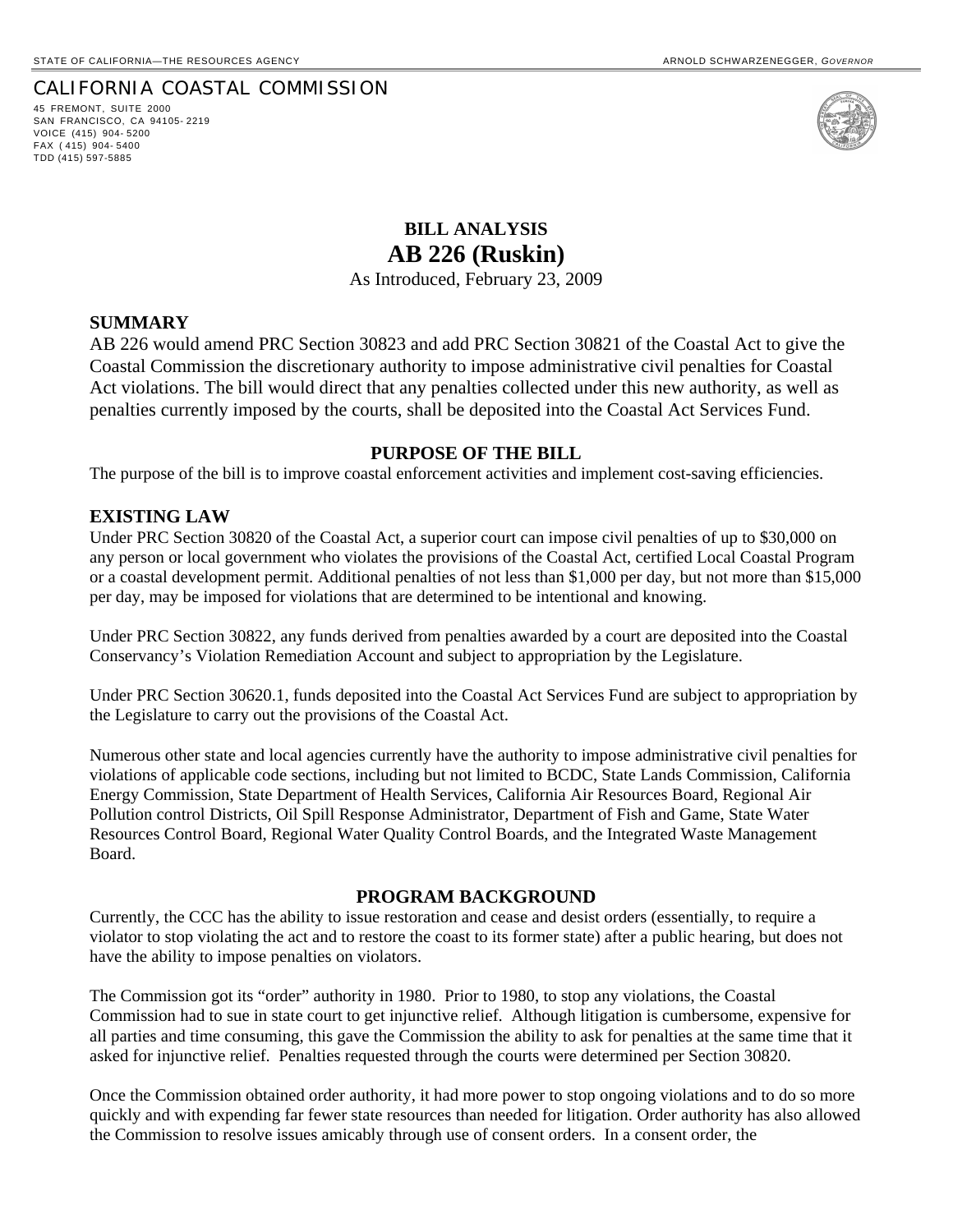BILL ANALYSIS AB 226 (Ruskin) Page 2

defendant agrees to the order and usually agrees to pay a penalty. The defendant has to voluntarily agree to the penalty, because the Commission has no ability to require that a penalty be paid, but the defendant usually receives the benefit of paying a much smaller penalty than those which could be imposed by a court pursuant to PRC Section 30820 and avoiding the costs and delays associated with litigation. Consent orders are heard by the full Commission in the same "formal" hearing manner as "contested" restoration and cease and desist orders (and therefore receive public review and input), but rarely generate much debate, if any. The irony is that violators who willingly cooperate with the Commission voluntarily agree to pay a penalty, but violators who contest the order are not fined. This creates a perverse incentive for non-cooperation.

Moreover, restoration of critical habitat and coastal resources done by agreement is typically done much faster and more thoroughly than in cases where the Commission is in an adverse position with the violator, such as litigation. Therefore, there are a number of reasons why consent resolutions are preferable both in terms of coastal resources and costs to the state.

However, despite this clear advantage, it is often difficult to create the incentive to settle. Parties who agree to settle pay penalties, and those who do not settle are rarely pursued for penalties because this requires litigation. A completely recalcitrant party may often be in a better position than a settling party, if they refuse to comply and take their chances that the state will not pursue them for penalties. For these parties, by and large, unless they challenge the administrative order in court and the state files a cross complaint for penalties and pursues it vigorously, they escape all penalties under the Coastal Act. This directly undercuts the purpose of penalties under the Coastal Act—to deter violations and put parties who comply with the Coastal Act in a more favorable position than those who violate the Act.

#### **ANALYSIS**

Penalties are a critical component of all environmental statutes and are the main means used to persuade wouldbe violators to comply with the law. The deterrent component of any regulatory scheme is important, and particularly for environmental laws where restoration of violations often is difficult or impossible, and cannot make the resource whole, a credible threat of penalties to prevent violations in the first place can greatly increase the ability of an environmental agency to obtain voluntary compliance, and greatly increase the amount of protection of the environment. This proposal would give the Coastal Commission the ability to impose administrative penalties on people found to be violating the Coastal Act, after a public hearing before the Commission.

At present, the CCC must go to court if it wishes to impose penalties. This is a very slow, expensive and resource-intensive means to impose penalties, and is therefore done infrequently. Moreover, the CCC cannot represent itself in court; instead, the AG acts on the CCC's behalf. The AGs have limited resources, and so are unable to bring many cases.

So, for all practical purposes, there is no deterrent to violating the Coastal Act--the Coastal Act violators can easily escape penalties. Potential violators are aware that the CCC needs to go to court to obtain any penalties and can rarely do this; they don't have to pay any fines for their actions or even compensate the state for the costs of investigating the situation and bringing the matter to a hearing to compel the restoration work.

Moreover, absent the ability to use penalties to deter violations, there is very little disincentive for someone to just violate the Coastal Act and gamble that they will not be caught and even if they are caught, that the CCC will not be able to spend the great resources needed to pursue them for penalties.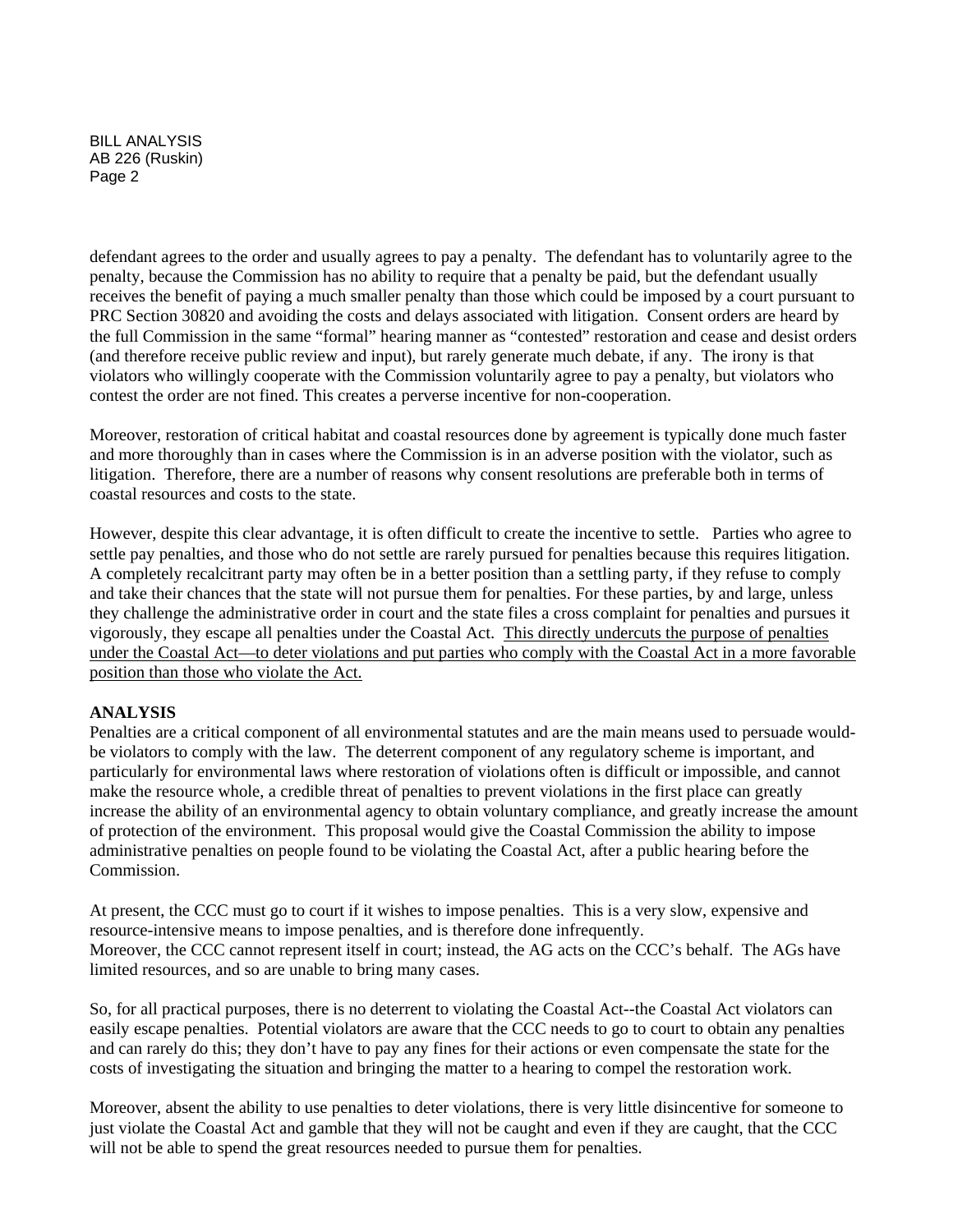BILL ANALYSIS AB 226 (Ruskin) Page 3

This proposal would adopt the administrative penalty provisions contained similar to the McAteer-Petris Act, a similar coastal management law administered by the Bay Conservation and Development Commission. The administrative penalty provisions in that law have been in place and used for a number of years with great success. BCDC reports that these provisions allow them to resolve the vast majority of their cases without resorting to expensive and slow litigation.

This proposal will also give the Commission a means to encourage parties to agree to consent orders for both restoration and penalty resolution, reduce litigation costs generally and result in faster and more protective restoration projects.

Such administrative enforcement authority will allow the state to address more violations more efficiently, reduce litigation costs, and, more importantly, protect the coast and its critical resources by creating a deterrence and discouraging people from violating the Coastal Act. In addition, it will create a modest new revenue source for the Commission's core program work and reduce costs of litigation.

#### **SUPPORT/OPPOSITION (from Author's Office 4/4/09) Support for AB 226:**

**Opposition to AB 226:** None on file

## **RECOMMENDED POSITION**

Staff recommends the Commission **Support** AB 226.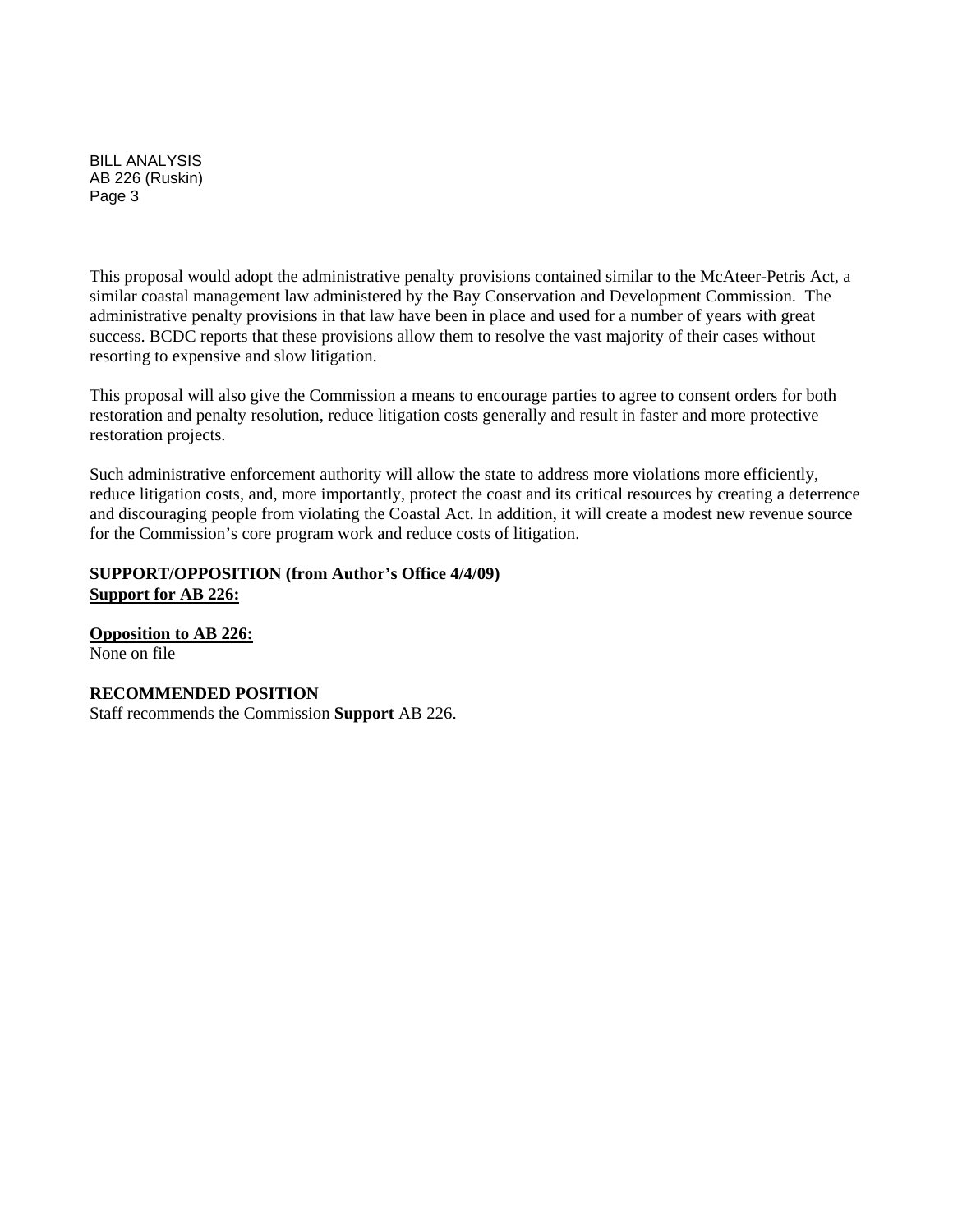#### BILL NUMBER: AB 226 INTRODUCED

#### BILL TEXT

#### INTRODUCED BY Assembly Member Ruskin

#### FEBRUARY 4, 2009

An act to amend Section 30823 of, and to add Section 30821 to, the Public Resources Code, relating to coastal resources.

#### LEGISLATIVE COUNSEL'S DIGEST

AB 226, as introduced, Ruskin. Coastal resources: California Coastal Act of 1976: enforcement.

(1) The California Coastal Act of 1976 requires any person undertaking development in the coastal zone to obtain a coastal development permit in accordance with prescribed procedures. Existing law authorizes the superior court to impose civil liability on any person who performs or undertakes development that is in violation of the act or that is inconsistent with any previously issued coastal development permit, and on any person who violates the act in any other manner and authorizes any person to maintain an action for recovery of these civil penalties.

This bill would provide that a person who violates the act is subject to an administrative civil penalty that may be imposed by the California Coastal Commission by a majority vote of the commissioners, upon consideration of various factors, in a public hearing in an amount no less than \$5,000 and no more than \$50,000 for each violation.

This bill would provide that a person shall not be subject to both monetary civil liability imposed by the commission and monetary civil liability imposed by the superior court for the same act or failure to act unless the person fails to pay the administrative penalty or fails to comply with an order issued by the commission in connection with the penalty action or if the person elects to challenge the commission's action in a court of law. This bill would also allow the commission to file a lien on the property of a violator in the amount of the penalty assessed by the commission if the violator fails to pay the fine.

(2) The act also requires that all funds derived from the payment of a penalty are to be deposited into the Violation Remediation Account of the Coastal Conservancy Fund, until appropriated by the Legislature, for purposes of carrying out the act.

This bill would instead require that all penalties derived from the payment of a penalty be deposited into the Coastal Act Services Fund, until appropriated by the Legislature, for the purposes of carrying out the act.

Vote: majority. Appropriation: no. Fiscal committee: yes. State-mandated local program: no.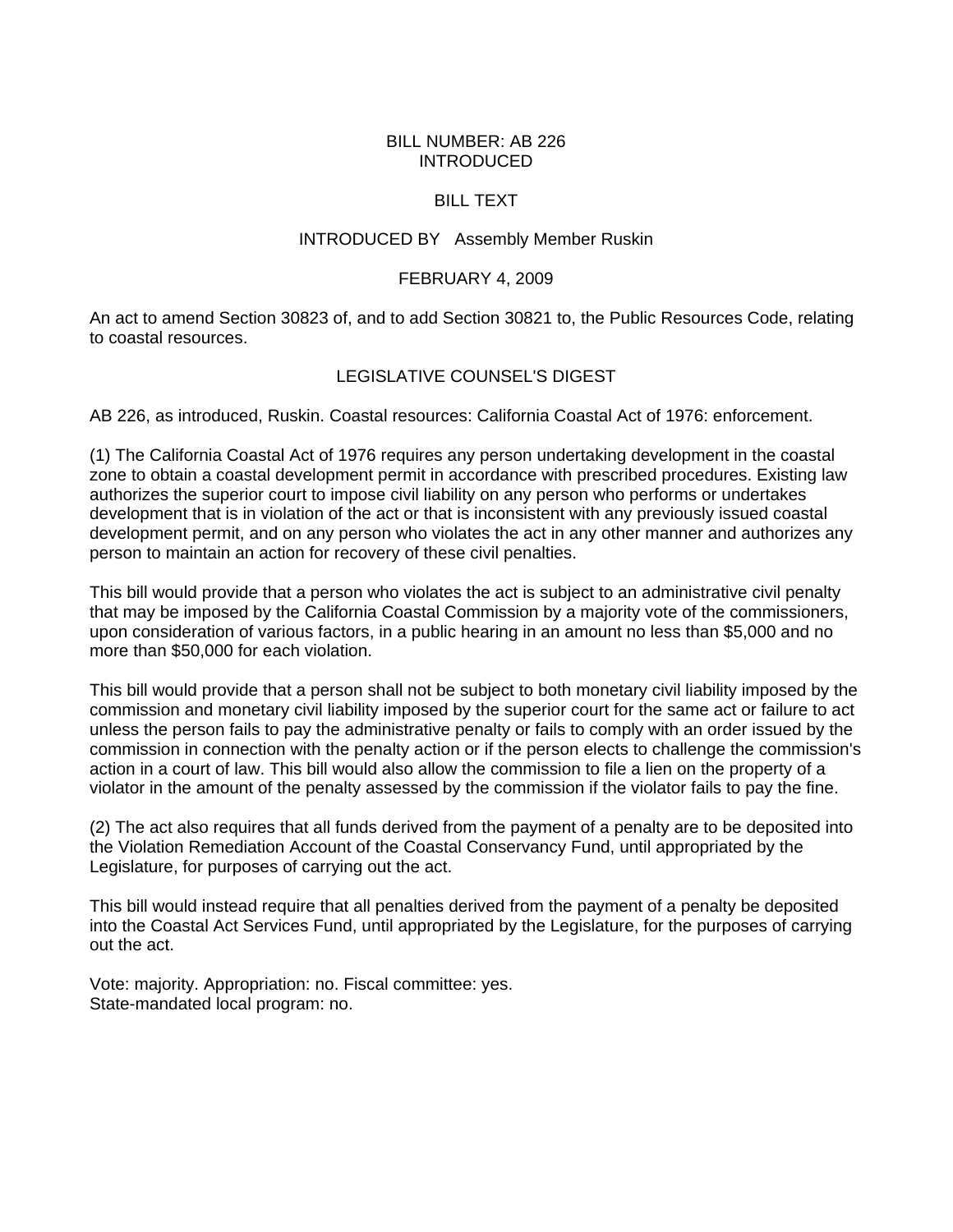#### THE PEOPLE OF THE STATE OF CALIFORNIA DO ENACT AS FOLLOWS:

SECTION 1. Section 30821 is added to the Public Resources Code, to read:

30821. (a) In addition to any other penalties imposed pursuant to this division, a person, including a landowner, who is in violation of a provision of this division is subject to an administrative civil penalty that may be imposed by the commission in an amount not less than five thousand dollars (\$5,000) and not to exceed fifty thousand dollars (\$50,000) for each violation.

(b) All penalties imposed pursuant to this subdivision shall be imposed by majority vote of the commissioners present in a duly noticed public hearing.

(c) In determining the amount of civil liability, the commission shall take into account the factors set forth in subdivision (c) of Section 30820.

(d) A person shall not be subject to both monetary civil liability imposed under this section and monetary civil liability imposed by the superior court for the same act or failure to act, unless the person fails to pay the administrative penalty or fails to comply with an order issued by the commission in connection with the penalty action, or if the person elects to challenge the commission's action in a court of law.

(e) Failure to pay the fine imposed by the commission shall allow the commission to file a lien on the property in the amount of the penalty assessed by the commission.

SEC. 2. Section 30823 of the Public Resources Code is amended to read:

30823. Any funds derived under this article shall be expended for carrying out the provisions of this division, when appropriated by the Legislature. Funds so derived shall be deposited in the Violation Remediation Account of the Coastal Conservancy Fund until appropriated. *All funds derived under this article shall be deposited in the Coastal Act Services Fund, established pursuant to subdivision (a) of Section 30620.1, until appropriated by the Legislature, for the purpose of carrying out this division.* 

-2-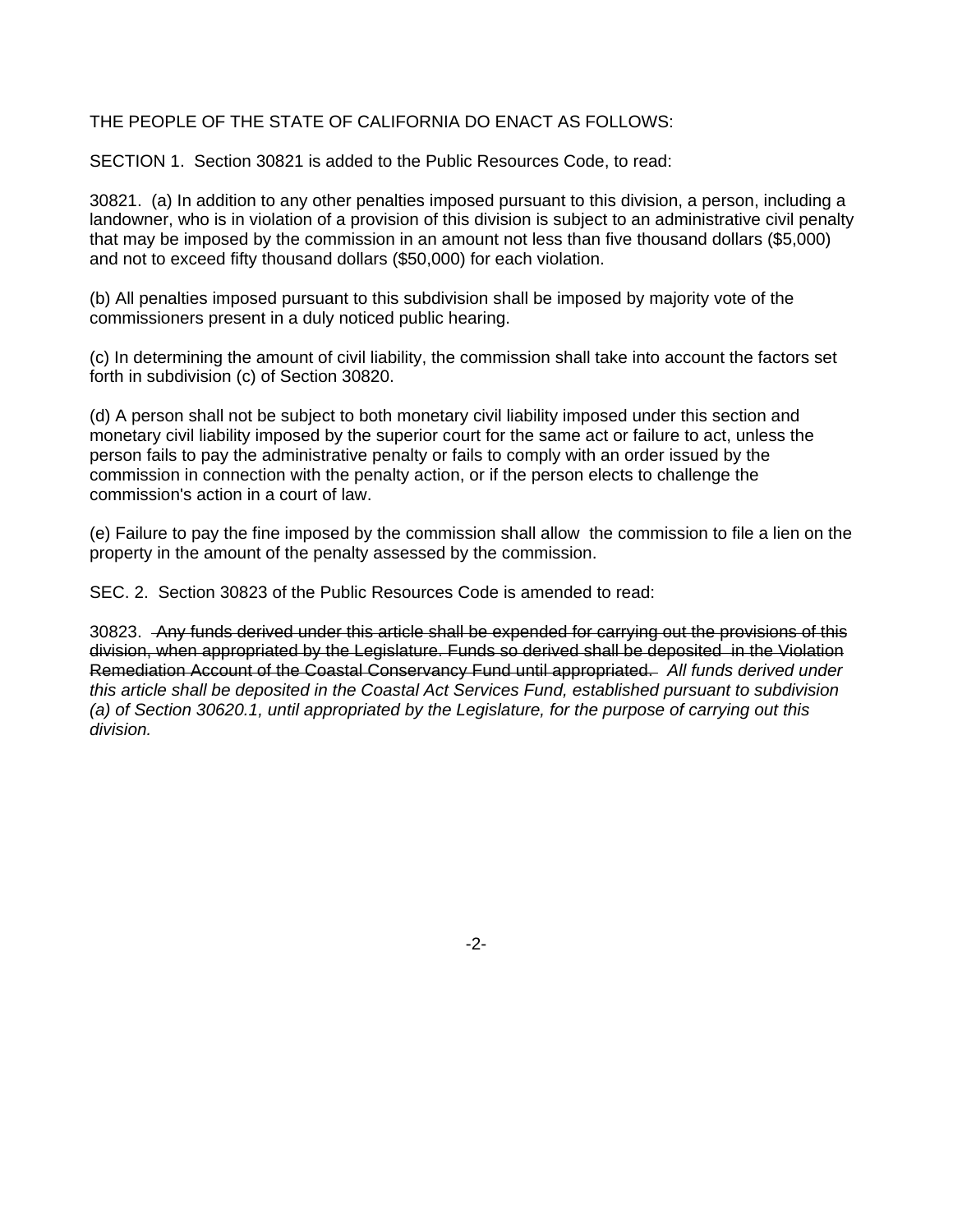45 FREMONT, SUITE 2000 SAN FRANCISCO, CA 94105- 2219 VOICE (415) 904- 5200 FAX ( 415) 904- 5400 TDD (415) 597-5885



## **BILL ANALYSIS AB 291 (Saldana)**

As Introduced, February 13, 2009

#### **SUMMARY**

AB 291 would add PRC Section 30825 to the Coastal Act, prohibiting the Coastal Commission from accepting an application for a coastal development permit (CDP) for processing if the property is subject to an unresolved violation of the Coastal Act, unless the Executive Director determines that the application fully resolves the violation.

#### **PURPOSE OF THE BILL**

The purpose of the bill is to improve the Commission's ability to resolve Coastal Act violations, and to streamline the coordination between permitting and enforcement.

#### **EXISTING LAW**

Under existing law, the Commission has no authority to require applicants to resolve outstanding violations before applying for additional development on the same property. Although the Commission frequently encourages such an approach, there is no statutory provision that obligates applicants to comply.

#### **PROGRAM BACKGROUND**

The CCC got its "order" authority in 1980. Prior to 1980, to stop any violations, the Coastal Commission had to sue in state court to get injunctive relief. Penalties requested through the courts are determined per statute (Resources Code Section 30820).

Once the CCC obtained order authority, it had more power to stop ongoing violations and to do so more quickly and with expending far fewer state resources than needed for litigation. Order authority has also allowed the CCC to resolve issues amicably through use of consent orders. Experience has shown that restoration of critical habitat and coastal resources done by agreement (through consent orders) is done much faster and more thoroughly than through restoration orders or litigation. However, the Coastal Act provides no specific authority to require the resolution of an existing violation as a condition of new development.

Currently, under the Coastal Act, parties can apply for coastal development permits ("CDP"s) for new development at sites with current Coastal Act violations, including both violations of prior permits and violations involving wholly unpermitted development on the site. In acting on the applications for a CDP, the Commission is obligated to consider applications without regard to any outstanding violations, even if they are directly relevant to the proposed development. Therefore, the Commission is obligated to have a hearing on the application and then separately bring an enforcement action to address the violation, rather than having the two issues addressed together. This is more expensive for all parties, and can delay resolution of even violations with serious and ongoing effects on coastal resources for years, or indefinitely given the shortage of Commission staff. In contrast, many local governments have the authority to require that an applicant resolve outstanding issues at the same time as an application, in order to save resources and create an incentive to voluntarily resolve outstanding violations.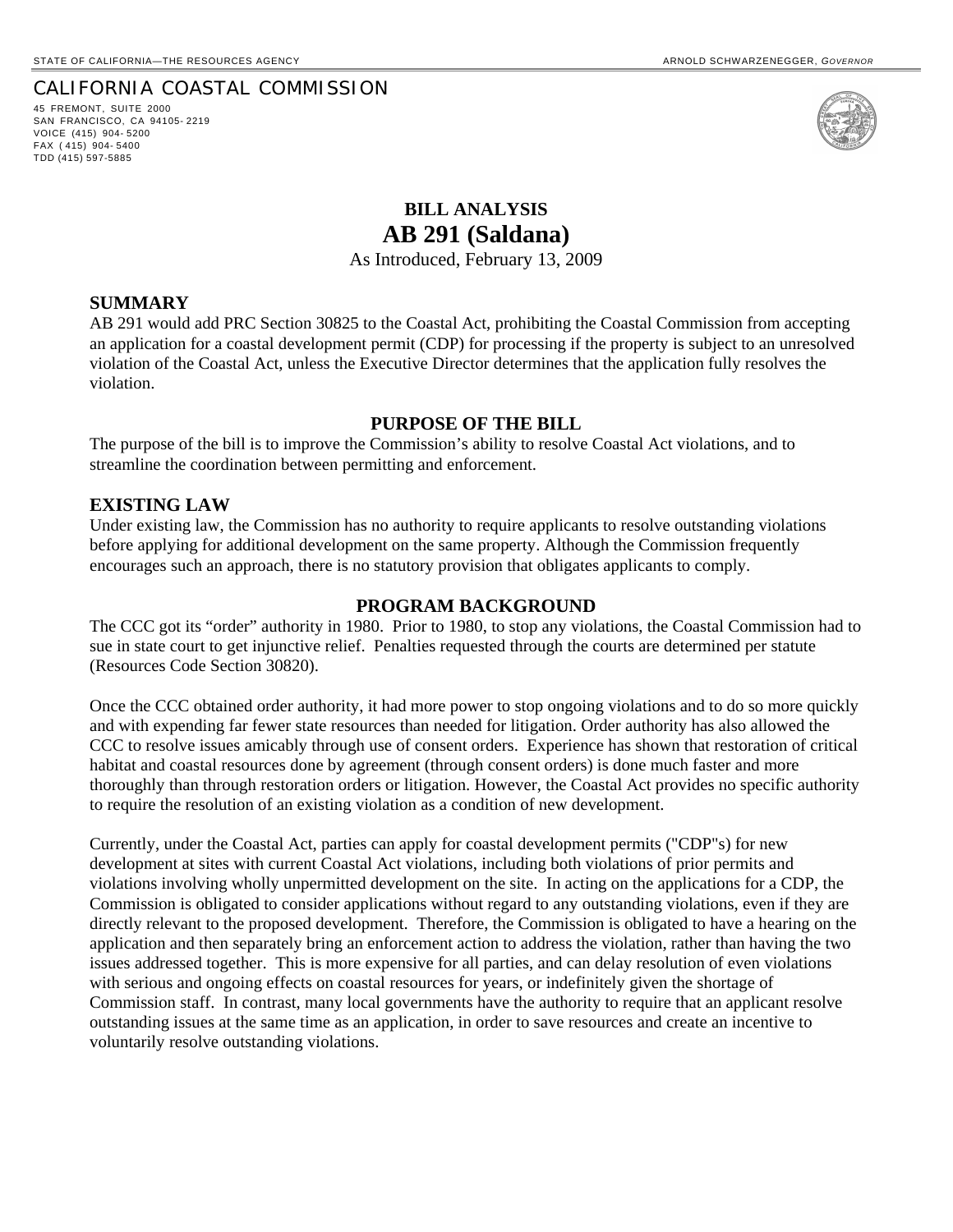BILL ANALYSIS AB 291 (Saldana) Page 2

#### **ANALYSIS**

The Commission currently has a backlog of over 1,300 open enforcement cases statewide. At the current rate of processing, it would take more than 100 years to resolve these cases, provided no new cases were opened. Budget cuts have reduced the number of enforcement staff assigned to statewide casework, making local resolution significantly more critical. Clearly, the Commission needs additional tools to resolve Coastal Act violations in the most efficient, cost-effective manner possible. Applicants are well aware of the Commission's staffing limitations, and far too many conclude that it is more cost-effective to ignore unresolved violations, on the assumption that the Commission will be unable to summon the resources to pursue enforcement on the vast majority of open cases.

This measure would provide a strong incentive for property owners to resolve outstanding violations in advance of a new CDP application, because they would be ineligible for any additional development until such time as the violation has been demonstrably cured. Alternatively, this measure would give the Commission the ability to resolve outstanding violations as part of a CDP application, something that can only be accomplished voluntarily under existing law.

If enacted, this process will facilitate resolution of violations without litigation or Cease and Desist orders. This saves time and money for both the Commission and the applicant. As an additional benefit to applicants, violations can be resolved in this manner without being subject to penalties. It is far better to attempt to resolve these issues and avoid the expensive, adversarial process.

#### **SUPPORT/OPPOSITION (from Author's Office 4/4/07) Support for AB 291:**

**Opposition to AB 291:** None on file

**RECOMMENDED POSITION**  Staff recommends the Commission **Support** AB 291.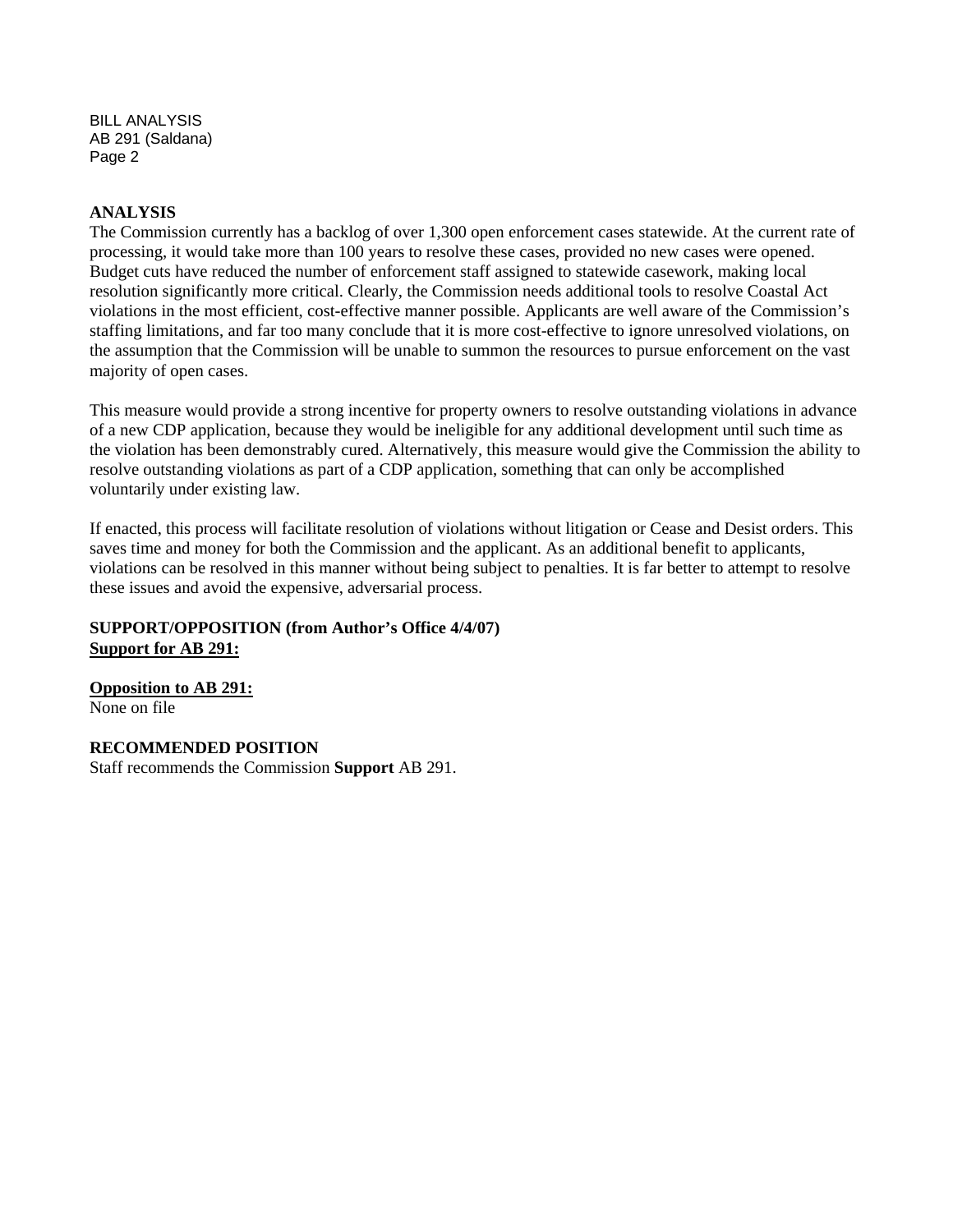#### BILL NUMBER: AB 291 INTRODUCED

#### BILL TEXT

#### INTRODUCED BY Assembly Member Saldana

#### FEBRUARY 13, 2009

An act to add Section 30825 to the Public Resources Code, relating to coastal resources.

#### LEGISLATIVE COUNSEL'S DIGEST

AB 291, as introduced, Saldana. Coastal resources: coastal development permits: penalties.

The California Coastal Act of 1976 requires any person undertaking development in the coastal zone to obtain a coastal development permit issued by the California Coastal Commission in accordance with prescribed procedures. The act authorizes civil liability to be imposed on any person who performs or undertakes development that is in violation of the act or that is inconsistent with any previously issued coastal development permit, subject to specified maximum and minimum amounts, varying according to whether the violation is intentional and knowing.

The bill would require that if a person applying for a coastal development permit has a record of unresolved violations of the act, that person would be ineligible to submit an application for a permit until the violations have been resolved. The bill would also provide that this requirement would not apply if the executive director of the commission determines that the application includes a provision that would fully resolve the violation consistent with the act.

Vote: majority. Appropriation: no. Fiscal committee: yes. State-mandated local program: no.

THE PEOPLE OF THE STATE OF CALIFORNIA DO ENACT AS FOLLOWS:

SECTION 1. Section 30825 is added to the Public Resources Code, to read:

30825. (a) A person who has been issued a notice of intent, cease and desist order, restoration order, or a notice of violation pursuant to Section 30809, 30810, 30811, or 30812, in addition to any other penalties, shall be ineligible to submit an application for a coastal development permit until the violation has been resolved.

 (b) Subdivision (a) does not apply if the executive director determines that the application includes a provision that would fully resolve the violation consistent with this division.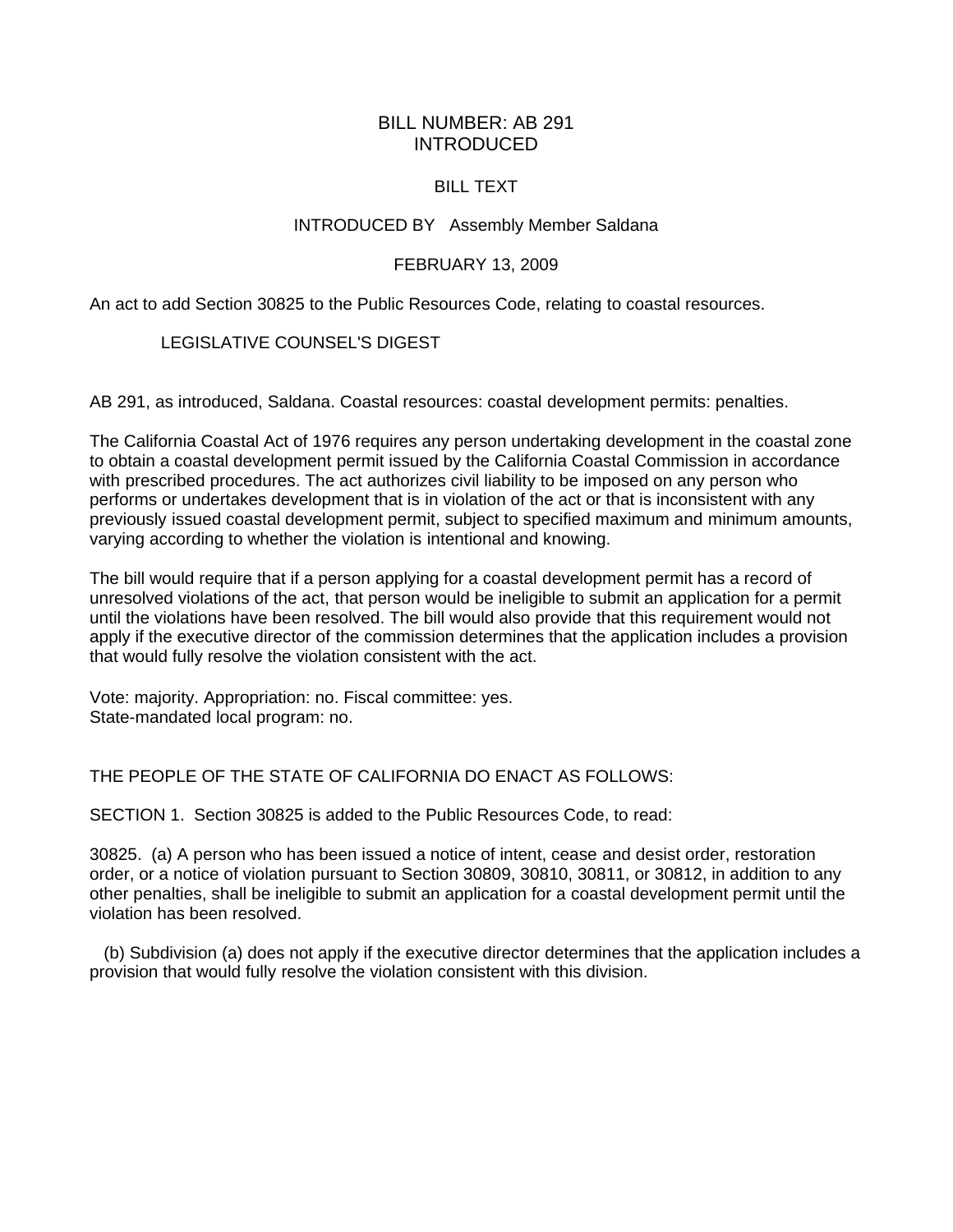45 FREMONT, SUITE 2000 SAN FRANCISCO, CA 94105- 2219 VOICE (415) 904- 5200 FAX ( 415) 904- 5400 TDD (415) 597-5885



## **BILL ANALYSIS SB 262 (Lowenthal)**

As Introduced, February 24, 2009

#### **SUMMARY**

SB 262 would amend Section 30315 of the Coastal Act to remove the requirement for the Coastal Commission to meet at least monthly. Instead the Commission would be required to meet "regularly." The bill would also add Section 30315.2 to the Coastal Act, extending any applicable statutory deadlines to the following meeting, notwithstanding any other provision of law.

#### **PURPOSE OF THE BILL**

The purpose of the bill is to give the Commission the flexibility to legally cancel a meeting, should that be necessary for fiscal reasons, without losing jurisdiction over pending items.

#### **EXISTING LAW**

Under Section 30315 of the Coastal Act, the Commission is required to meet at least once a month at a location convenient to the public. The Coastal Act and other statutes contain deadlines for the Commission to take action on items such as Substantial Issue determinations, LCP amendments and coastal development permits. Failure to meet these deadlines may result in approval by operation of law.

#### **PROGRAM BACKGROUND**

The Coastal Act requirement for the Commission to meet at least once a month at locations convenient to the public is grounded in the overarching policy goal of maximizing public participation and efficient processing of permits, appeals, Local Coastal Programs and enforcement matters. In the more than three decades since the passage of the Coastal Act, the Commission has never missed a meeting.

In recent years, substantial cuts to the Commission's budget have prompted discussions about the necessity of occasionally canceling a meeting to avoid deficit spending. However, the Coastal Act makes no provision for such an action. In addition, cancellation of a meeting could potentially cause the Commission to miss statutory deadlines for action, raising the possibility of LCP amendments or coastal development permits being approved by operation of law, or local government decisions becoming final because of the Commission's failure to find substantial issue within the 49-day limit.

#### **ANALYSIS**

Coastal Commission meetings are a significant cost to the Commission. Hotel rooms, airfare, web streaming, per diem and staff travel costs can add up to \$10,000 or more per meeting. The Commission has taken several steps to reduce meeting costs in recent years. The Commission no longer pays for meeting rooms, as we now conduct the hearings in public chambers. The Commission has eliminated all but essential staff travel authorizations, and Commissioners themselves have made an effort to carpool and/or take public transportation whenever feasible. However, ongoing cuts and increasing costs continue to reduce the Commission's operating budget to unsustainable levels. Although the option to cancel a meeting for cost-saving reasons would not be undertaken lightly, it is in the Commission's best interests, from a fiscal perspective, to have the option. The proposed legislation would give the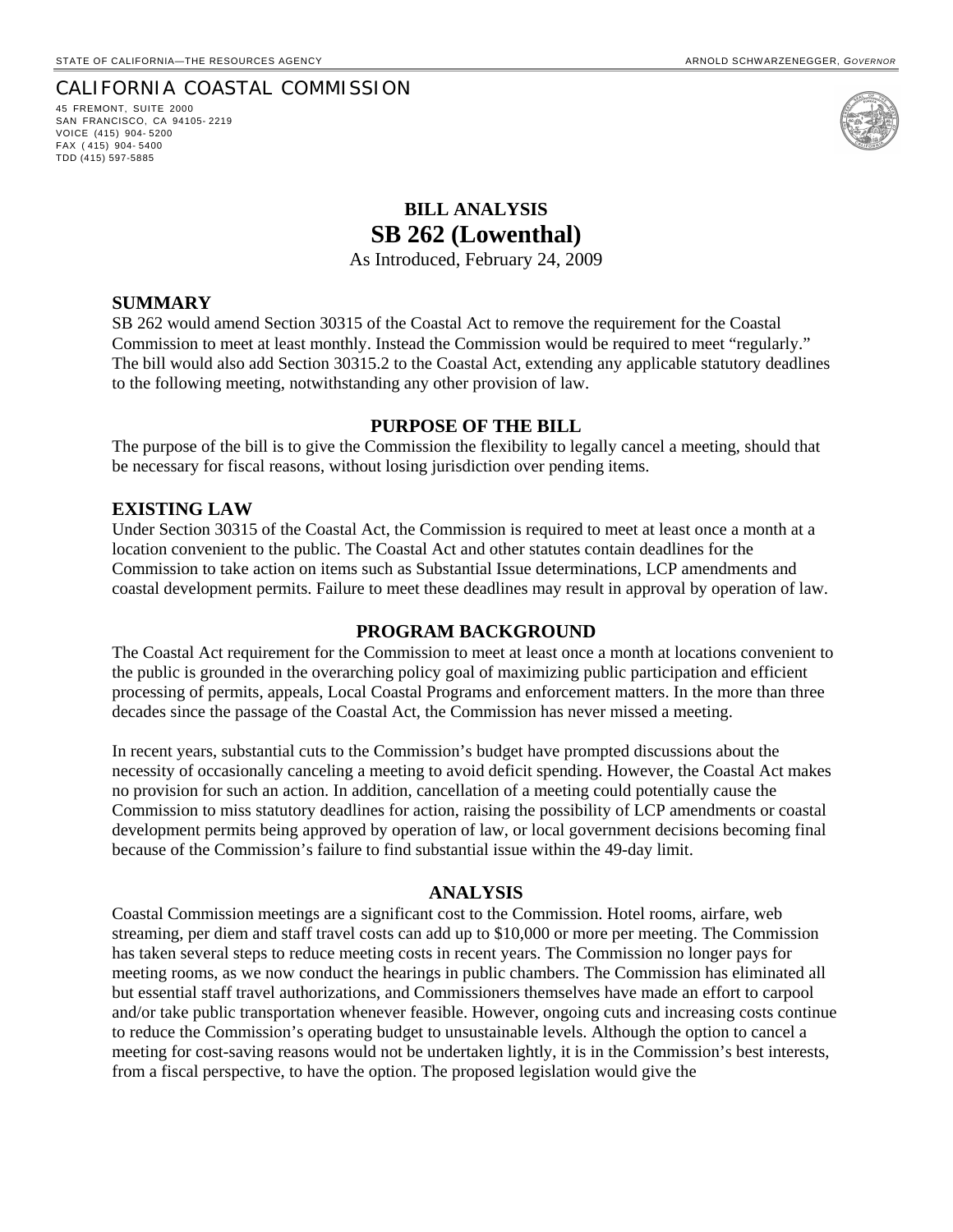Bill Analysis SB 262 (Lowenthal) Page 2

Commission additional flexibility to determine whether or not cancellation of a meeting is warranted, while preserving the Commission's authority over pending applications that might otherwise expire.

#### **SUPPORT/OPPOSITION (from Author's Office 3/2/09) Support for SB 262:**

None on file

**Opposition to SB 262:** None on file

#### **RECOMMENDED POSITION**

Staff recommends the Commission **Support** SB 262.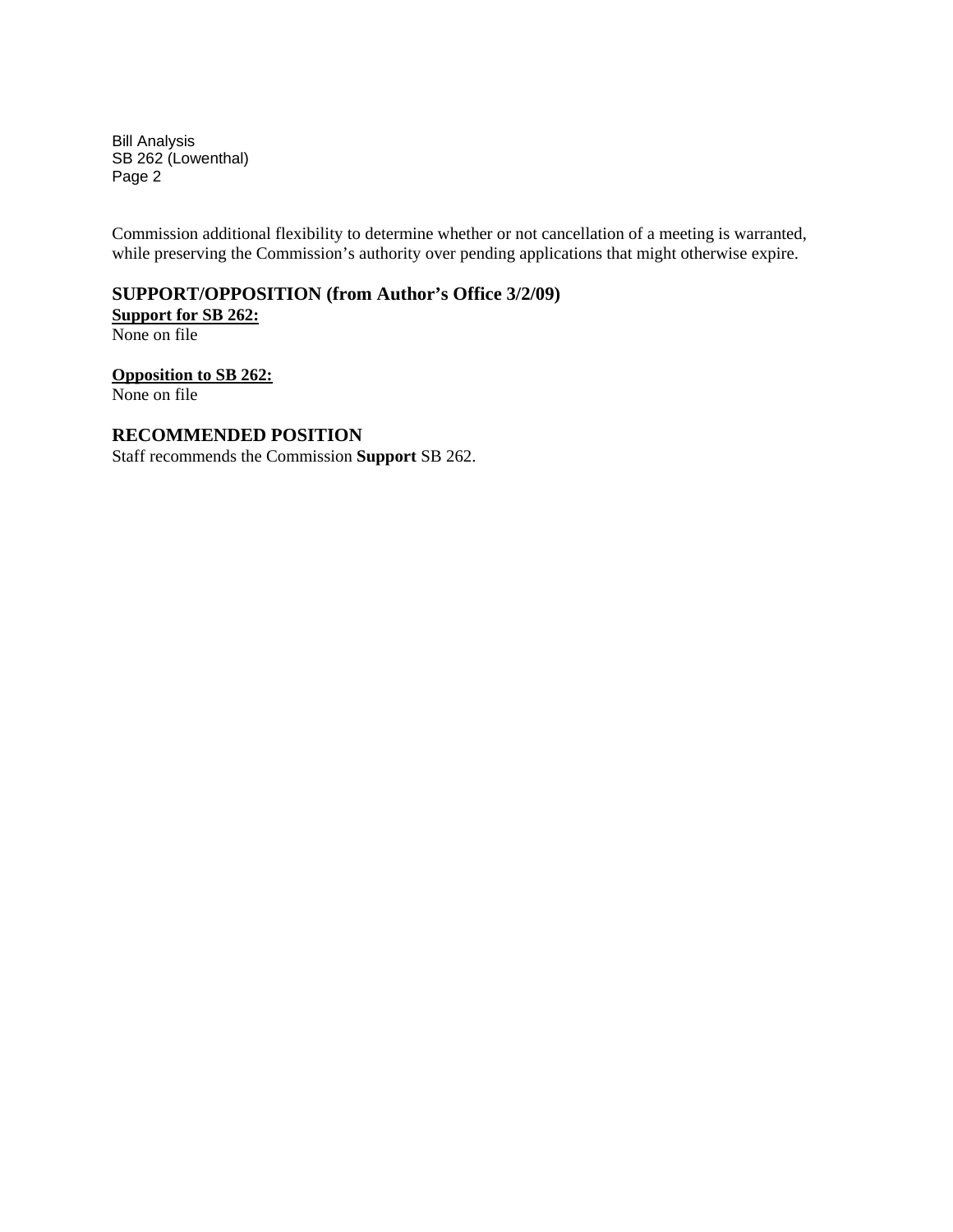#### BILL NUMBER: SB 262 INTRODUCED BILL TEXT

#### INTRODUCED BY Senator Lowenthal FEBRUARY 24, 2009

An act to amend Section 30315 of, and to add Section 30315.2 to, the Public Resources Code, relating to coastal resources.

#### LEGISLATIVE COUNSEL'S DIGEST

SB 262, as introduced, Lowenthal. Coastal resources: California Coastal Commission: meeting.

Existing law requires the California Coastal Commission to meet at least once a month at a place convenient to the public.

This bill would, instead, require the commission to meet regularly. The bill would provide that a deadline for a commission hearing or action established pursuant to the California Coastal Act of 1976, the California Environmental Quality Act, or the Permit Streamlining Act is extended until the adjournment of the next regularly scheduled commission meeting after the deadline.

Vote: majority. Appropriation: no. Fiscal committee: no. State-mandated local program: no.

THE PEOPLE OF THE STATE OF CALIFORNIA DO ENACT AS FOLLOWS:

SECTION 1. Section 30315 of the Public Resources Code is amended to read:

30315. *(a)* The commission shall meet at least once a month *regularly* at a place convenient to the public. All meetings of the commission shall be open to the public.

A *(b) A* majority of the total appointed membership of the commission shall constitute a quorum.

 Any *An* action taken by the commission under this division requires a majority vote of the members present at the meeting of the commission, with a quorum being present, unless otherwise specifically provided for in this division.

SEC. 2. Section 30315.2 is added to the Public Resources Code, to read:

30315.2. Notwithstanding any other provisions of law, a deadline for a commission hearing or action established pursuant to this division, the California Environmental Quality Act (Division 13 (commencing with Section 21000)), or the Permit Streamlining Act (Article 5 (commencing with Section 65950) of Chapter 4.5 of Division 1 of Title 7 of the Government Code), is hereby extended until the adjournment of the next regularly scheduled commission meeting after the deadline. This section does not apply to actions that the executive director may take without the approval or concurrence of the commission.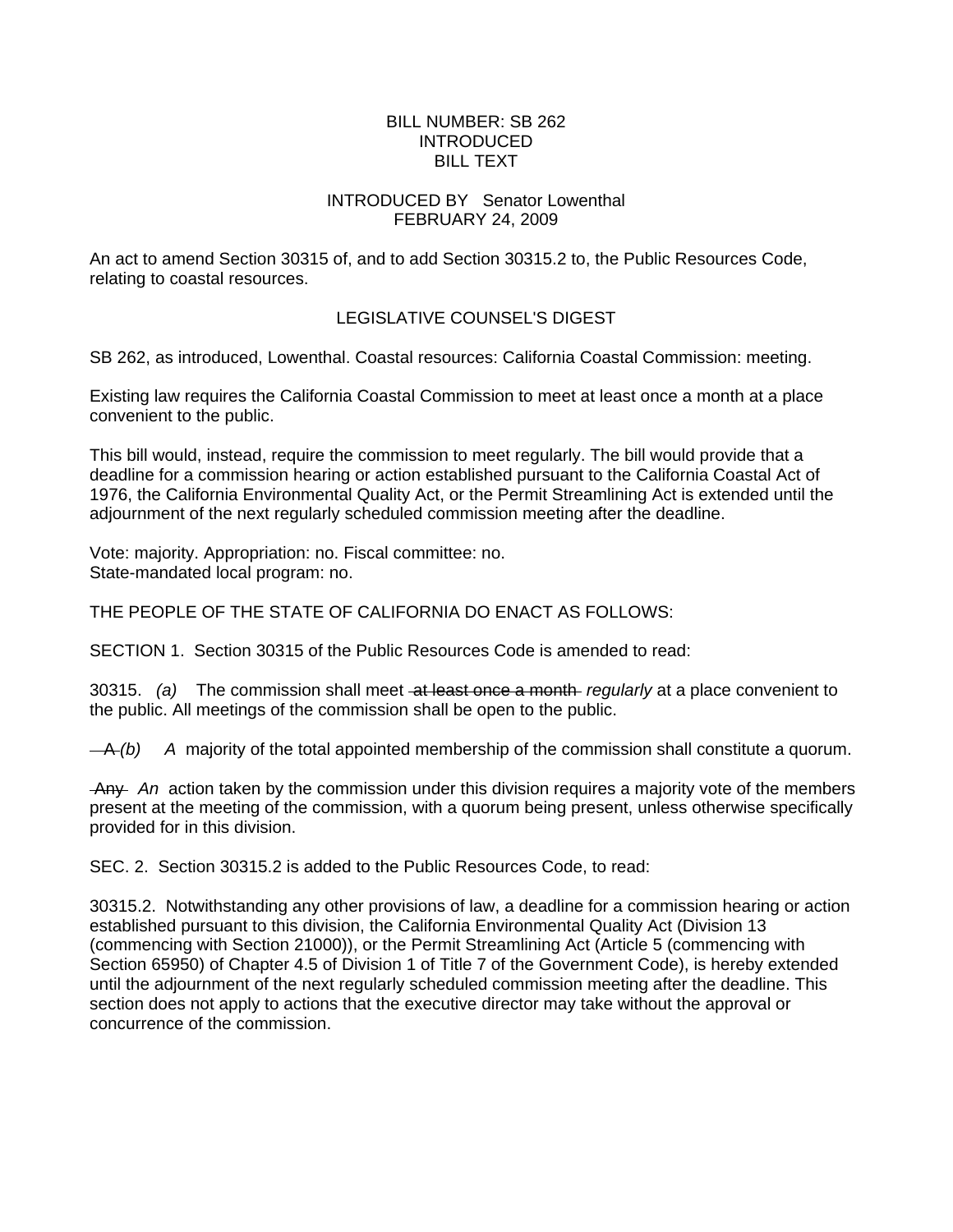45 FREMONT, SUITE 2000 SAN FRANCISCO, CA 94105- 2219 VOICE (415) 904- 5200 FAX ( 415) 904- 5400 TDD (415) 597-5885



## **BILL ANALYSIS SB 801 (Walters)**

As Introduced, February 27, 2009

#### **SUMMARY**

SB 801 is a spot bill stating that it is the intent of the Legislature to revise the coastal zone boundary to terminate at the western, developed edge of the City of Laguna Niguel.

#### **PURPOSE OF THE BILL**

The purpose of the bill is to remove significant undeveloped portions of the City of Laguna Niguel from the coastal zone in order to accommodate new development.

#### **EXISTING LAW**

Under existing law, the coastal zone boundary is defined by maps adopted by the Legislature in 1976. The Commission may make limited, minor boundary adjustments of up to 200 yards upon the request of local governments and with the permission of landowners. However, major amendments to the coastal zone boundary must be enacted by the Legislature. All prior coastal zone boundary revisions are contained in Chapter 2.5 of the Coastal Act, PRC Sections 30150 through 30174. No coastal zone boundary changes have been approved since 1982.

#### **PROGRAM BACKGROUND**

Laguna Niguel incorporated on December 1, 1989. On November 14, 1990, the Commission certified the Laguna Niguel LCP, utilizing the applicable portions of the previously certified Orange County LCP. Prior to certification, in 1986, the Commission approved CDP 5-86-459, authorizing the construction of 48 condominium units and professional offices on an approximately 60-acre parcel known as the Hon property. The coastal zone boundary bisects the property in half from north to south, along a ridge line. The project was never built and the permit expired. In 1993, the City requested and the Commission certified an amendment to the Laguna Niguel LCP that changed the land use and zoning designations on the Hon property from Commercial and Multi-Family Residential to Open Space with some limited areas of Single-Family Residential. This is the current land use and zoning designation.

In 2007, Hon Development/Area "O" Partners applied to the Commission for a coastal zone boundary adjustment, to facilitate new development on the site. Specifically, the letter requested that the Commission adjust the coastal zone boundary 200 yards to the west, in order to exclude the property from the coastal zone. As justification for this request, the applicant cited Coastal Act Section 30103 (a), which describes criteria for determining the location of the coastal zone boundary, and Section 30103 (b) which sets forth the authority for the Commission to make minor boundary adjustments. The letter contained a reference to four existing parcels (County APNs 658-011-41, 42, 43 & 44) collectively referred to as Area O. Upon further investigation, Commission staff determined that the applicant never received a coastal development permit for the subdivision, which was apparently approved by the local government in 1996. The commission rejected the request for a boundary adjustment on 9/28/07, as the incomplete file rendered the request inconsistent with Section 13255 et seq. of California Code of Regulations (the Coastal Commission Administrative Regulations).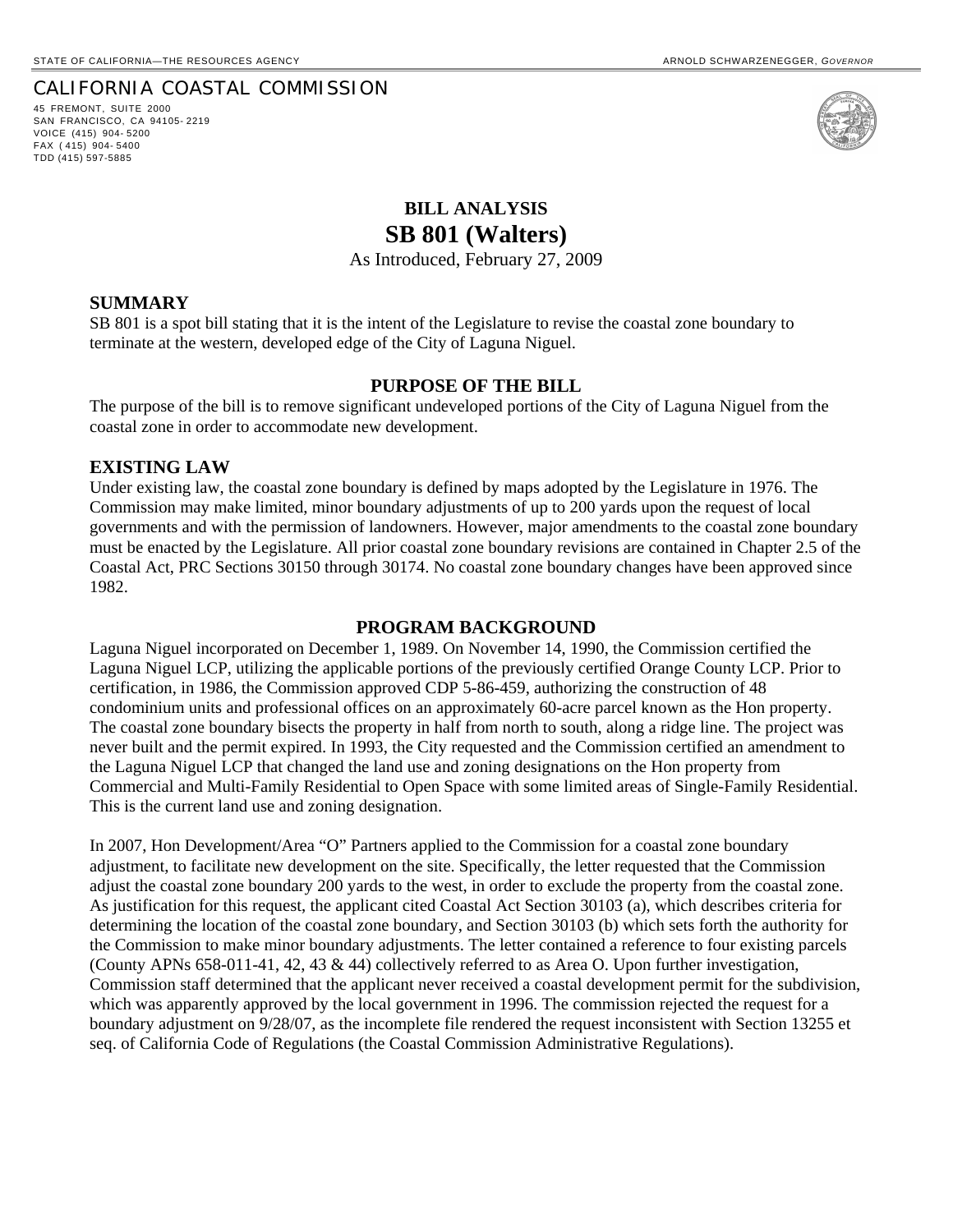BILL ANALYSIS SB 801 (Walters) Page 2

#### **ANALYSIS**

The primary argument put forth by the author's office and the property owner in support of this bill is that the subject and surrounding properties should not be included in the coastal zone because they do not meet the criteria in Section 30103, the "Definitions" chapter of the Act.

#### *Section 30103 Coastal zone; map; purpose*

 *(a) "Coastal zone" means that land and water area of the State of California from the Oregon border to the border of the Republic of Mexico, specified on the maps identified and set forth in Section 17 of that chapter of the Statutes of the 1975-76 Regular Session enacting this division, extending seaward to the state's outer limit of jurisdiction, including all offshore islands, and extending inland generally 1,000 yards from the mean high tide line of the sea. In significant coastal estuarine, habitat, and recreational areas it extends inland to the first major ridgeline paralleling the sea or five miles from the mean high tide line of the sea, whichever is less, and in developed urban areas the zone generally extends inland less than 1,000 yards. The coastal zone does not include the area of jurisdiction of the San Francisco Bay Conservation and Development Commission, established pursuant to [Title 7.2 \(commencing with Section 66600\) of](http://www.leginfo.ca.gov/calaw.html)  [the Government Code,](http://www.leginfo.ca.gov/calaw.html) nor any area contiguous thereto, including any river, stream, tributary, creek, or flood control or drainage channel flowing into such area.* 

Notwithstanding the foregoing definition, the Legislature adopted specific maps delineating the inland extent of the coastal zone in the 1975-76 Legislative Session. These maps were adopted after a series of high profile public hearings that generated extensive public input on where the lines should be drawn, and what coastal resources warranted the protection of the statute. This process resulted in the adoption of specific and detailed maps of the coastal zone, drawn to be protective of important coastal resources as defined by the Act. In enacting the maps, the Legislature was fully aware of the definition included in Section 30103. It was also fully aware of the definitions of "environmentally sensitive habitat" and "sensitive coastal resource areas, " the broad goals of conservation and protection, as well as the findings and declarations in Chapter 1, including Section 30009 which states:

#### *Section 30009 Construction*

*This division shall be liberally construed to accomplish its purposes and objectives.* 

As a matter of long-standing legal precedent, the specific maps delineating the specific boundaries of the coastal zone, take precedence over the general language contained in Section 30103. After the Legislature adopted the coastal zone maps in 1976, the Legislature passed a series of bills in 1979, 1980, 1981 and 1982, making specific amendments to the maps. After the passage of SB 29 (Mello) in 1982 (Chapter 43, Stats. 82) it became apparent that the integrity of the coastal zone boundary was in danger of being severely compromised by the number of requests to exclude particular properties. As a matter of policy, the Legislature declared it would not entertain any more legislative revisions to the boundary after the passage of SB 29.

While it is preferable that the coastal zone boundary not bisect individual parcels, the reality is that there are literally dozens of examples throughout the coastal zone where this is the case. If the goal is simply to avoid bisection of parcels, one could argue that the coastal zone boundary should be expanded in this case, to afford the resource protections of the Coastal Act to the entire site. In this case, the location of the coastal zone boundary provides an important function of protecting scenic public views, as the slope and ridgeline is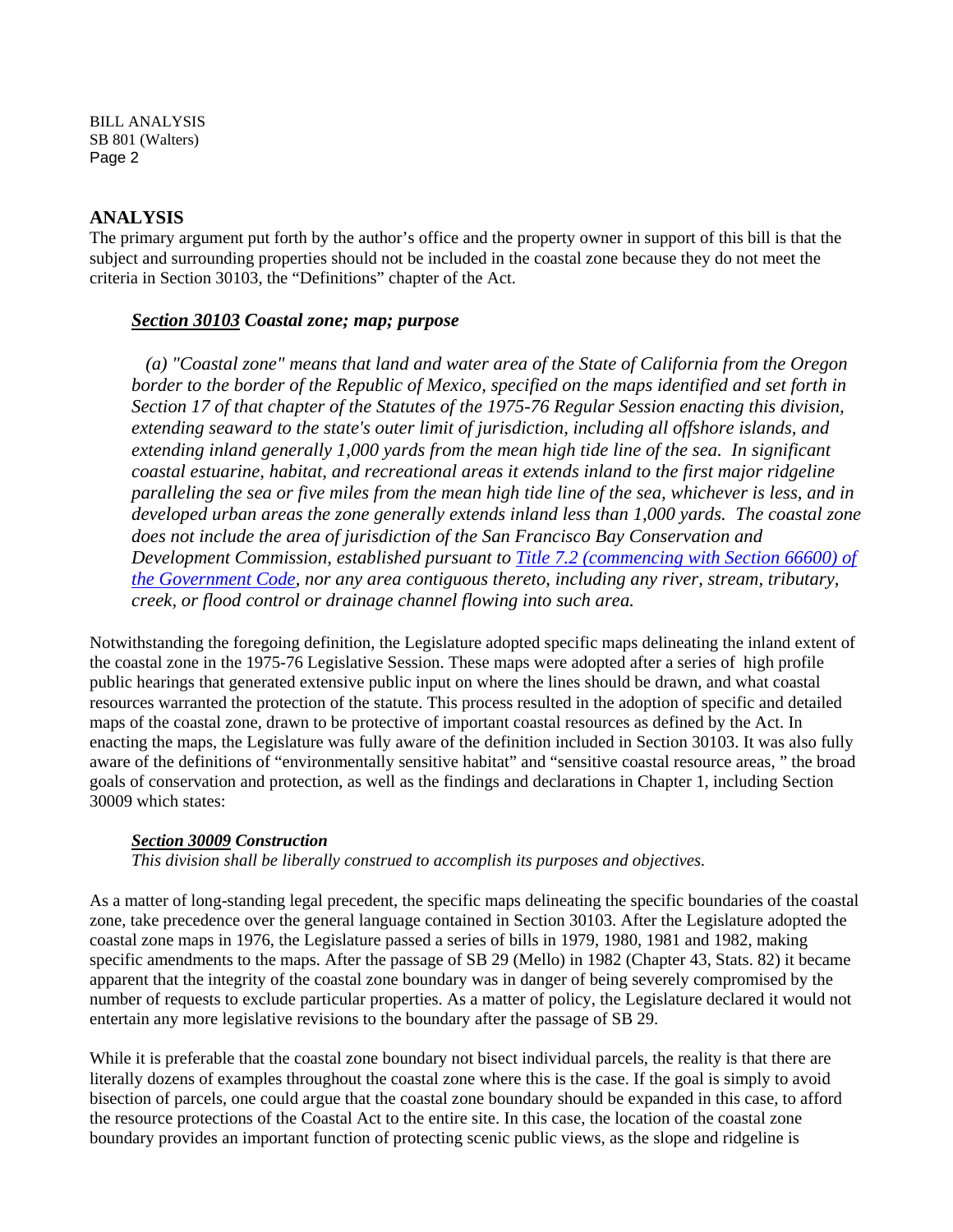BILL ANALYSIS SB 801 (Walters) Page 3

prominently visible from Pacific Island Drive, so locating the boundary along the ridgeline of the property has a rational base.

A substantial portion of Area O is currently zoned Open Space, due to its high habitat value. Plant communities identified in the 1993 staff report for the LCP amendment include coastal sage/chaparral scrub, maritime chaparral, and numerous sensitive plant species. Listed species such as the gnatcatcher and crownbeard are known to occur in the area and may be present on site.

The property also contains steep slopes in excess of 30%. Residential development (Niguel Summit) less than a mile away constructed by Hon Development on very similar geologic terrain was the subject of a massive landside on March 19, 1998 that resulted in the loss of five homes. There is evidence that Area O is part of the same ancient landslide, and as such is extremely unstable from a geologic perspective and presents significant hazards in terms of future development.

Clearly, this is an area where Coastal Act policies relating to habitat, scenic public views and geologic hazards would not support the required LCP amendment to allow additional development on Area O or the surrounding properties. From a Coastal Act perspective, the existing restrictions are appropriate. The landowner is seeking exclusion from the coastal zone in order to facilitate future development on the site. Essentially, the landowner is trying to pursue the type and intensity of development that the Coastal Act was specifically enacted to prevent. If this were allowed, innumerable other requests from property owners would likely follow, putting the integrity of the coastal zone and the Coastal Act at risk once again.

#### **SUPPORT/OPPOSITION (from Author's Office 3/4/09)**

**Support for SB 801:**

None on file

**Opposition to SB 801:**

None on file

#### **RECOMMENDED POSITION**

Staff recommends the Commission **Oppose** SB 801.